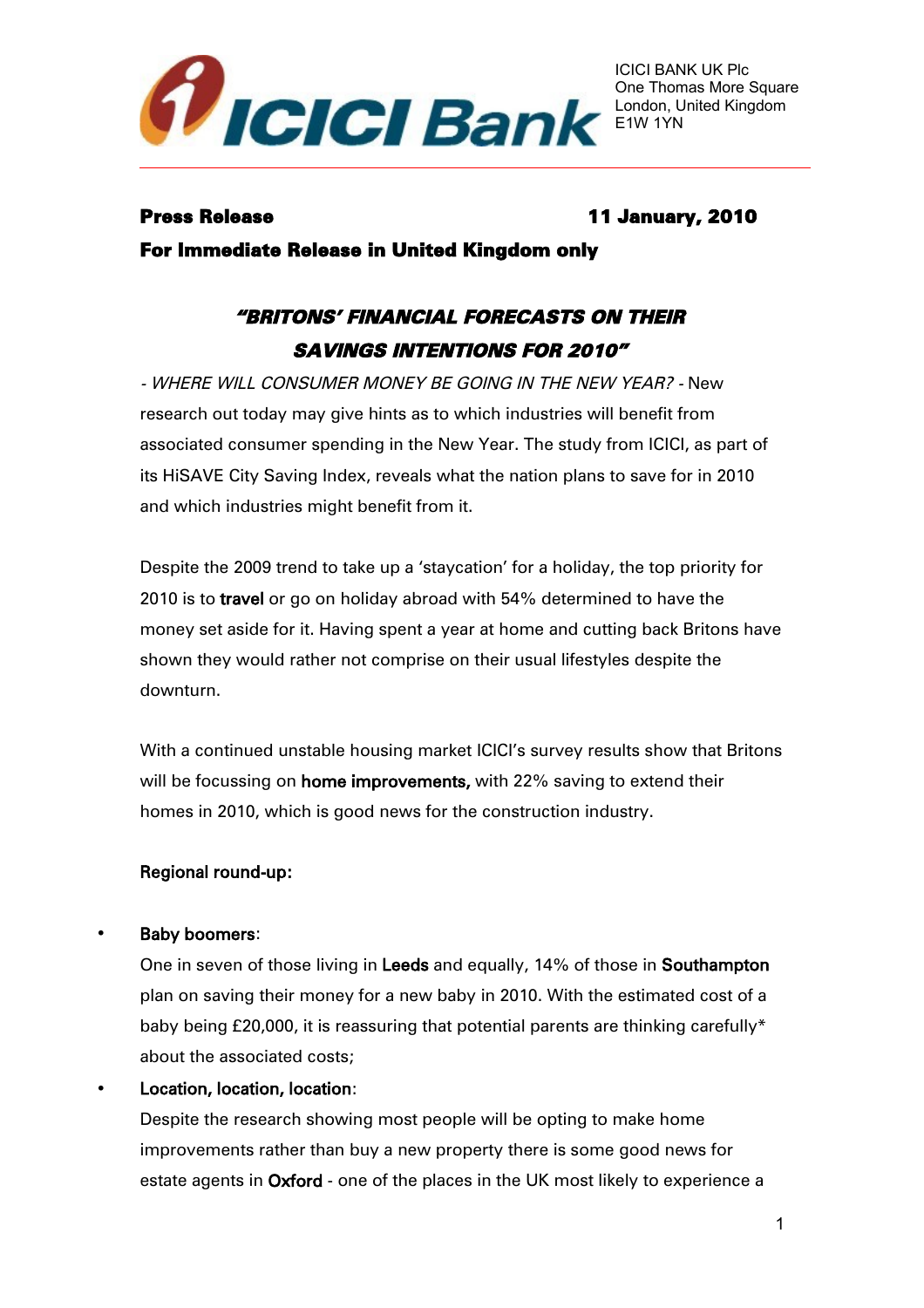

lift in the property market, where 23% will be putting money aside to buy a new home;

#### • A boost for business:

With hope that there will be some uplift in the British economy for 2009, London is the place most likely to have people saving for a new business in 2010 (9%) which is good news for the Capital.

### Anubrata Biswas, Head of Retail Banking, ICICI Bank UK PLC commented: "We

are glad to see that people will be saving more and are putting these savings towards plans for their priorities in 2010. To help savers do so more effectively, our HiSAVE range of fixed rate accounts continues to offer competitive interest rates - best buy interest rates are up to 4.7% AER."

-ends-

#### For more information or to arrange interviews, contact: Guy Bellamy/ Lisa Donohue/ Rosie Dodd 020 7269 717/ 7219/ 7112 [Guy.Bellamy@fd.com/](mailto:Guy.Bellamy@fd.com/) [Lisa.Donohue@fd.com/](mailto:Lisa.Donohue@fd.com/) [Rosie.Dodd@fd.com](mailto:Rosie.Dodd@fd.com)

### Notes to editors

[\\*http://www.thisismoney.co.uk/markets/article.html?](http://www.thisismoney.co.uk/markets/article.html?in_article_id=496308&in_page_id=3&position=moretopstories) in article id=496308&in page id=3&position=moretopstories \*[\\*http://www.independent.co.uk/news/uk/this-britain/bringing-up-baby-can-cost](http://www.independent.co.uk/news/uk/this-britain/bringing-up-baby-can-cost-at-least-pound20000-694731.html)[at-least-pound20000-694731.html](http://www.independent.co.uk/news/uk/this-britain/bringing-up-baby-can-cost-at-least-pound20000-694731.html)

- 1. The HiSAVE research was conducted by Vision Critical among a weighted, GB representative sample of 1,962 adults between  $8<sup>th</sup>$  -11<sup>th</sup> September 2009. This sample was supplemented to give a minimum representative sample of 100 people in each of the 15 cities surveyed.
- 2. Photography and further HiSAVE product information is available on request.
- 3. The HiSave City Saving Index will be published every three months to reveal the changing financial fortunes of British cities. To be added to the priority email list for forthcoming releases, email your contact details to: [icicipressuk@fd.com](mailto:icicipressuk@fd.com)
- 4. About HiSAVE and ICICI Bank UK PLC (website [www.hisave.co.uk](http://www.hisave.co.uk/) and [www.icicibank.co.uk\)](http://www.icicibank.co.uk/):

HiSAVE is ICICI Bank UK PLC's range of interest online savings accounts. About